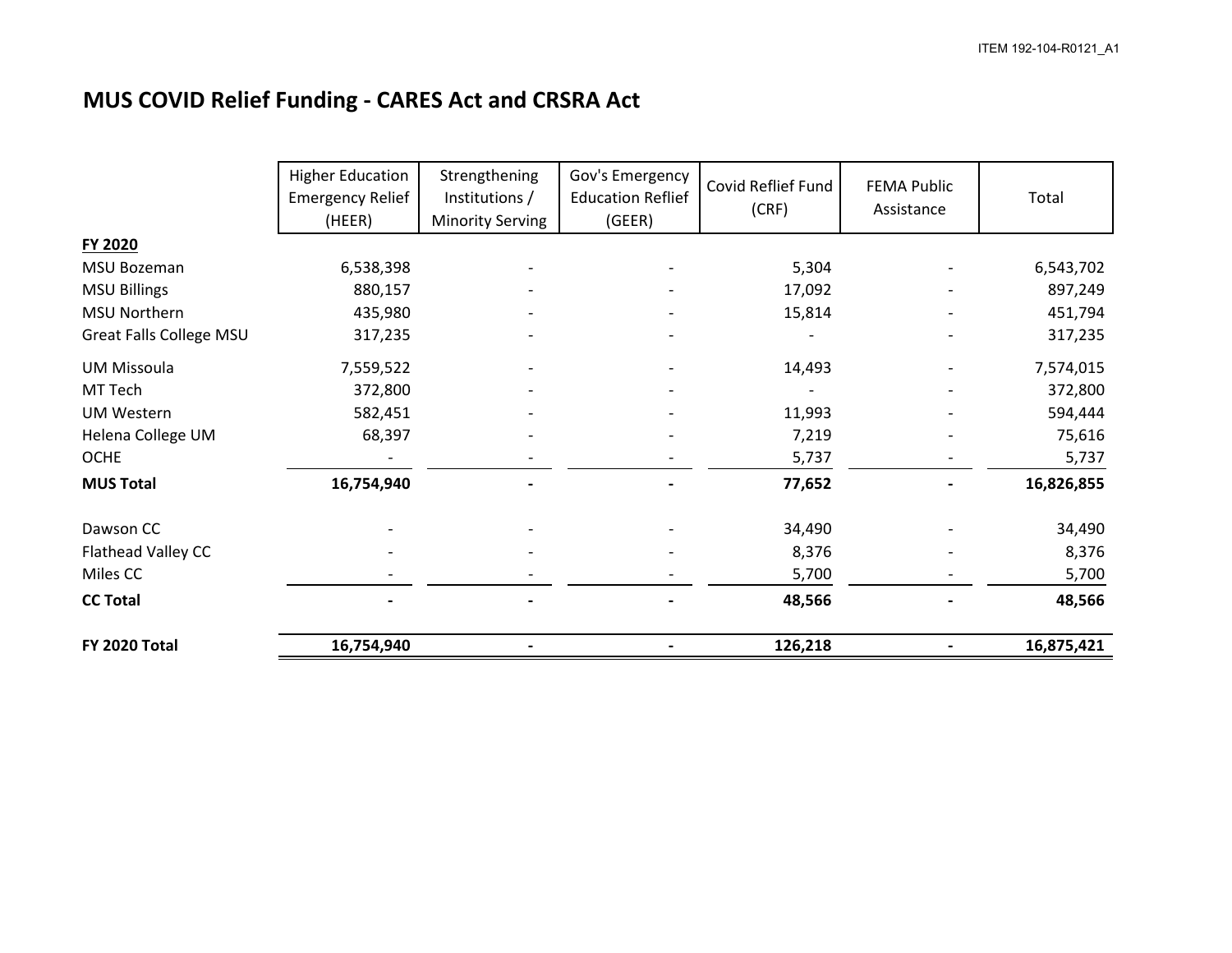## **MUS COVID Relief Funding - CARES Act and CRSRA Act**

|                                | <b>Higher Education</b><br><b>Emergency Relief</b><br>(HEER) | Strengthening<br>Institutions /<br><b>Minority Serving</b> | Gov's Emergency<br><b>Education Reflief</b><br>(GEER) | Covid Reflief Fund<br>(CRF) | <b>FEMA Public</b><br>Assistance | Total      |
|--------------------------------|--------------------------------------------------------------|------------------------------------------------------------|-------------------------------------------------------|-----------------------------|----------------------------------|------------|
| FY 2021                        |                                                              |                                                            |                                                       |                             |                                  |            |
| MSU Bozeman                    | 20,207,390                                                   |                                                            | 880,499                                               | 10,543,320                  |                                  | 31,631,209 |
| <b>MSU Billings</b>            | 5,336,151                                                    | 218,098                                                    | 543,363                                               | 3,071,062                   |                                  | 9,168,674  |
| MSU Northern                   | 2,036,236                                                    | 210,542                                                    | 413,469                                               | 2,294,387                   |                                  | 4,954,634  |
| <b>Great Falls College MSU</b> | 2,250,922                                                    |                                                            | 365,275                                               | 224,960                     |                                  | 2,841,157  |
| <b>UM Missoula</b>             | 12,626,206                                                   | 763,226                                                    | 1,705,444                                             | 7,722,479                   |                                  | 22,817,355 |
| MT Tech                        | 4,067,045                                                    | 167,630                                                    | 216,722                                               | 2,490,579                   |                                  | 6,941,976  |
| <b>UM Western</b>              | 2,450,690                                                    | 115,272                                                    | 498,995                                               | 1,934,752                   |                                  | 4,999,709  |
| Helena College UM              | 2,030,299                                                    | 68,268                                                     | 642,723                                               | 310,079                     |                                  | 3,051,369  |
| <b>OCHE</b>                    |                                                              |                                                            | 1,069,275                                             | 354,500                     |                                  | 1,423,775  |
| <b>MUS Total</b>               | 51,004,939                                                   | 1,543,036                                                  | 6,335,765                                             | 28,946,118                  |                                  | 87,829,858 |
| Dawson CC                      | 445,477                                                      | 142,151                                                    | 86,061                                                | 106,460                     |                                  | 780,149    |
| Flathead Valley CC             | 2,973,587                                                    |                                                            | 615,136                                               | 456,312                     |                                  | 4,045,035  |
| Miles CC                       | 743,923                                                      | 246,778                                                    | 109,033                                               | 120,097                     |                                  | 1,219,831  |
| <b>CC Total</b>                | 4,162,987                                                    | 388,929                                                    | 810,230                                               | 682,869                     |                                  | 6,045,015  |
| FY 2021 Total                  | 55,167,926                                                   | 1,931,965                                                  | 7,145,995                                             | 29,628,987                  |                                  | 93,874,873 |